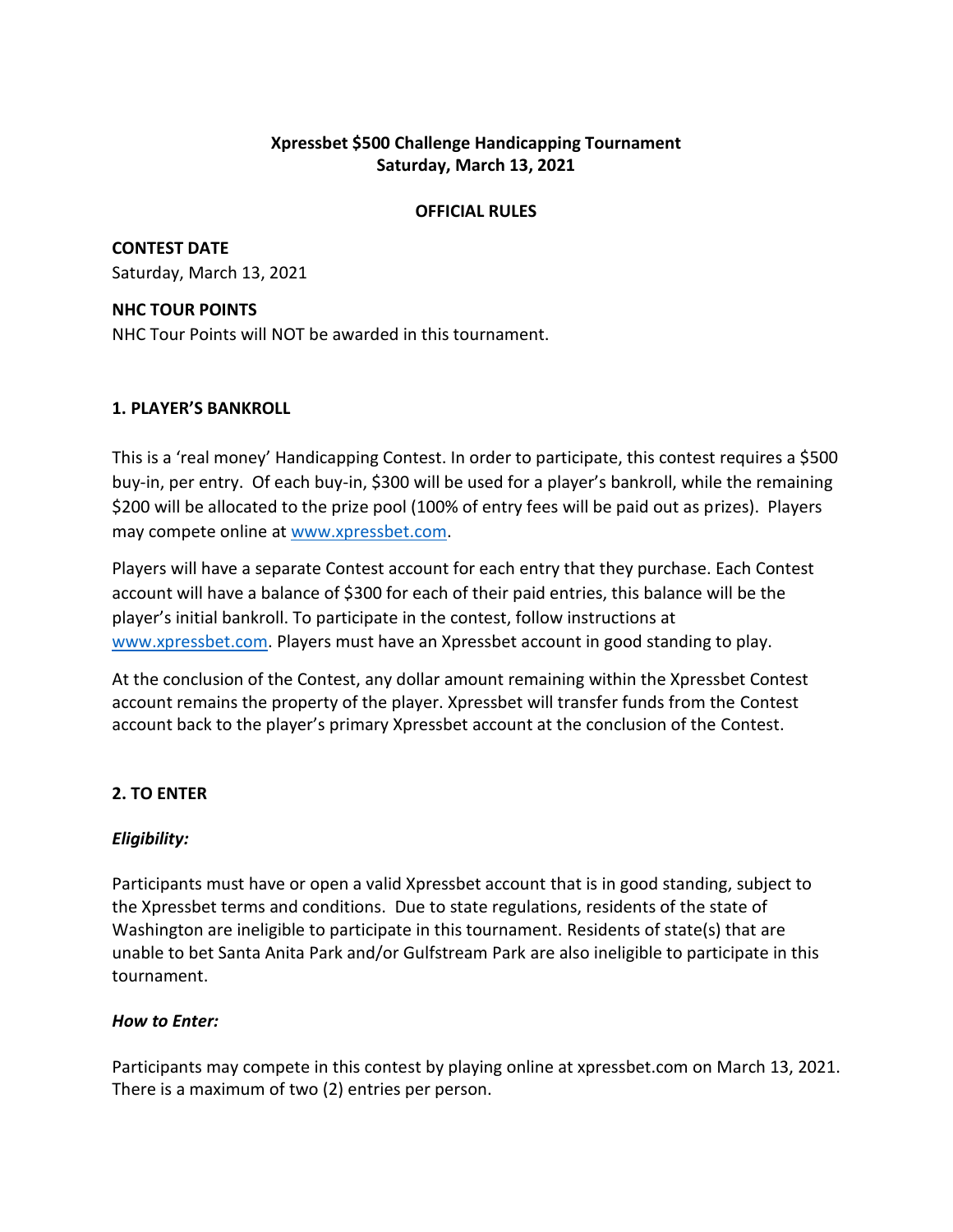## *Deadline to Enter:*

Entries will be accepted up until 5:00PM ET on Saturday, March 13, 2021.

Online registration begins Tuesday, March 9, 2021 at approximately 12:00PM ET. To participate in the contest, follow instructions at [www.xpressbet.com/](http://www.xpressbet.com/)tournaments. The Buy-In amount (\$500) will be deducted from the player's Xpressbet account at the time of registration. The player must have sufficient funds in their Xpressbet account to cover the Buy-In to complete registration. Registration must be completed for each entry purchased.

## **3. FORMAT**

- Tournament races include all races from Santa Anita Park on Saturday, March 13, 2021, plus the last four live races at Gulfstream Park on Saturday, March 13, 2021.
- Permitted wagers are Win, Place, Show, Exacta, Trifecta and Daily Double.
- No Superfecta, Grand Slam, Super High 5, Pick 3, Pick 4, Pick 5, Pick 6, Golden Hour Double or Golden Hour Pick 4 wagers are permitted in this contest. The Parlay function for Win, Place and Show wagers is not permitted in this contest.
- At minimum, players must wager their entire \$300 bankroll during the contest.
- There is no minimum number of races a player must bet in order to win a prize.
- There are no maximums players may wager as much as they want, including the winnings from their bankroll, whenever they wish.
- For purposes of this contest, a Daily Double wager counts as a bet on one (1) contest race. For example, a Daily Double wager on the Race 4 (linking to Race 5) Double will count as a wager on Race 4.
- In the unlikely event of a cancellation of a race card, Tournament Officials reserve the right to substitute races from another racetrack or cancel the tournament.

Should an entry in this contest fail to meet the above-mentioned requirements, that entry may be disqualified from the contest, making the entry ineligible to win prizes. Any situation involving a late scratch where it is deemed the players were not given sufficient time to adjust their betting will be handled on a case-by-case basis by contest officials.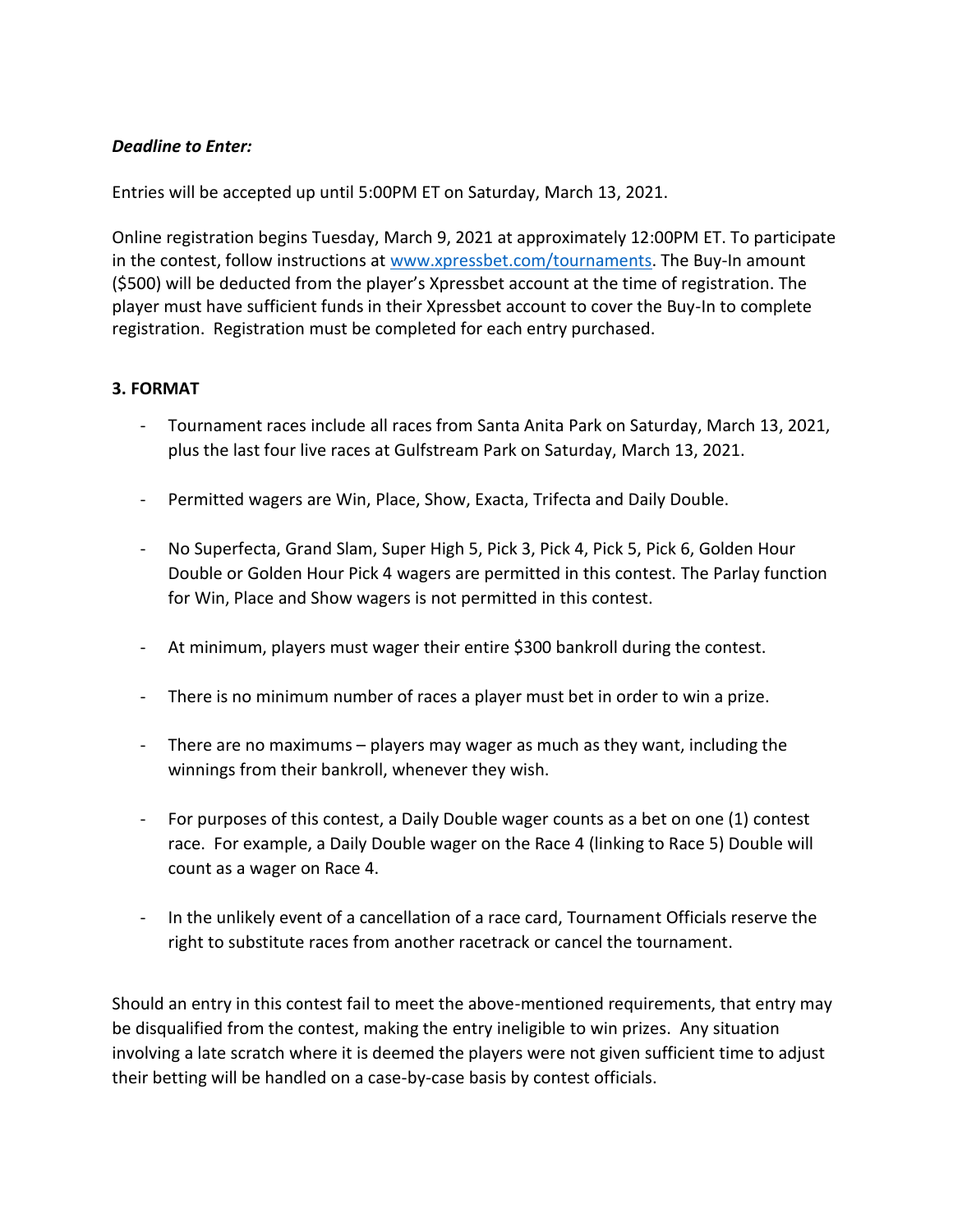The player with the largest bankroll after the last Contest Race on March 13, 2021, will be declared the winner. It is the player's responsibility to meet the wagering requirements listed above. Contest officials will make the decision on disqualification in the event of a rule violation and all decisions are final. The remaining bankroll in their online Xpressbet contest account remains the property of the player. Entry fees will not be refunded in the event of a disqualification.

# **4. PRIZES**

100% of the entry fees will be paid out as prizes. The final prize pool will be announced on March 13, 2021, after Registration closes. The final prize pool distribution and number of qualifying spots for the 2021 Florida Derby Challenge and/or 2021 Santa Anita Derby Challenge will be based upon the final number of entries in the contest.

One 2021 Florida Derby Challenge or 2021 Santa Anita Derby Challenge Seat (player's choice) will be awarded for every 15 paid tournament registrants.

Below are three (3) examples of the prize pool distribution depending on the number of entries in this contest:

## **At 75 entries, prizes will be:**

- The  $1^{st}$  Place Finisher will receive an entry into both the 2021 Florida Derby Challenge (March 27, 2021) and the 2021 Santa Anita Derby Challenge (April 3, 2021). Entries are valued at \$1,500 each and must be played online at Xpressbet.
- The 2<sup>nd</sup> through 4<sup>th</sup> Place Finishers will receive a PLAYER'S CHOICE entry into either the 2021 Florida Derby Challenge (March 27, 2021) or 2021 Santa Anita Derby Challenge (April 3, 2021). Entries are valued at \$1,500 each and must be played online at Xpressbet.
- \$7,500 Cash Prize pool for the top four (4) finishers.

Cash prize pool distribution based on 75 entries:

| <b>Number of Entries</b> | 75                |                |
|--------------------------|-------------------|----------------|
| <b>Final Standing</b>    | <b>Cash Prize</b> | % of Cash Pool |
| 1 <sup>st</sup>          | \$3,750.00        | 50%            |
| <b>J</b> nd              | \$1,875.00        | 25%            |
| 3 <sup>rd</sup>          | \$1,125.00        | 15%            |
| ⊿th                      | \$750.00          | 10%            |
| <b>TOTAL CASH PRIZES</b> | \$7,500.00        |                |

**At 125 entries, prizes will be:**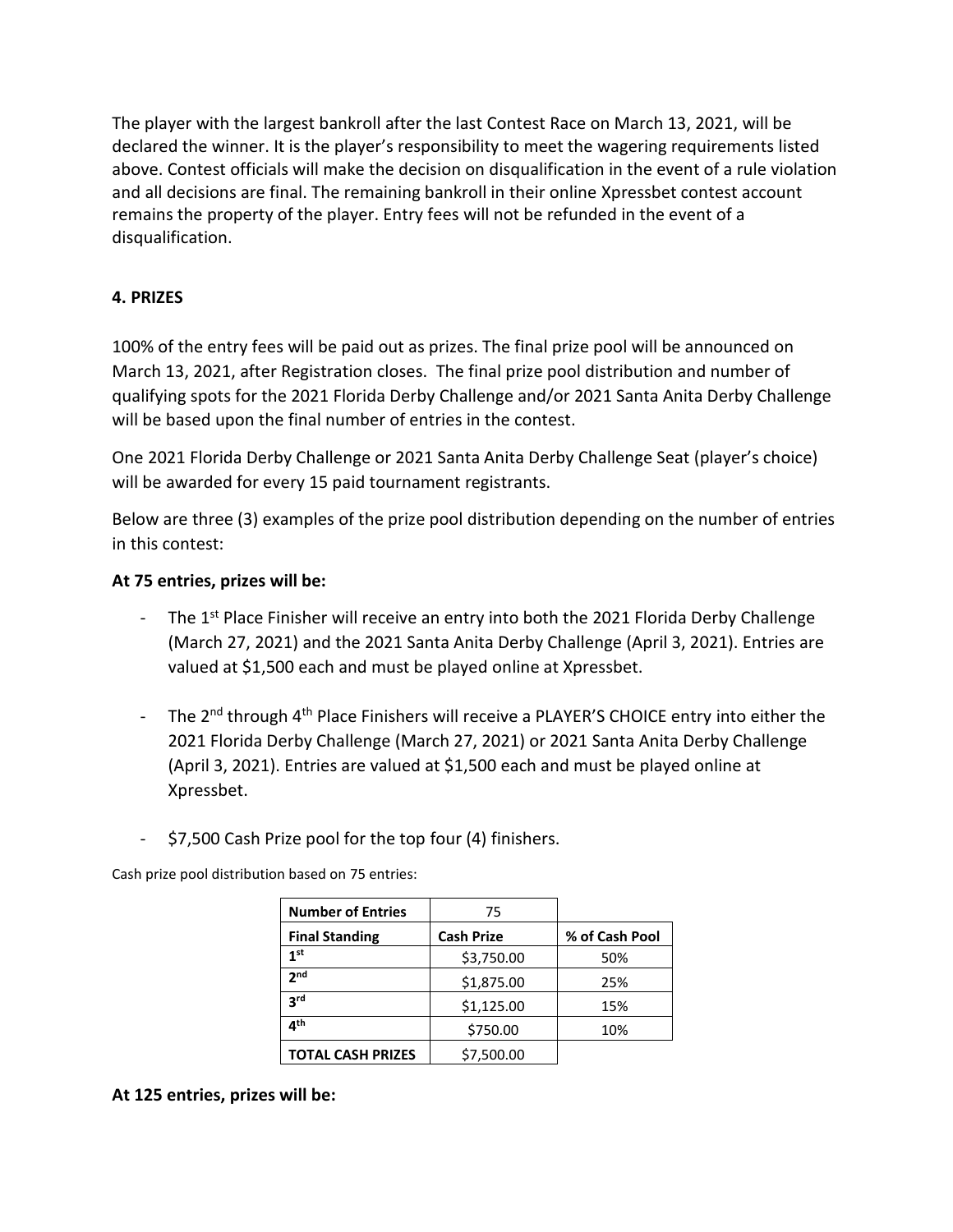- The  $1^{st}$  and  $2^{nd}$  Place Finishers will receive an entry into both the 2021 Florida Derby Challenge (March 27, 2021) and the 2021 Santa Anita Derby Challenge (April 3, 2021). Entries are valued at \$1,500 each and must be played online at Xpressbet.
- The 3<sup>rd</sup> through 6<sup>th</sup> Place Finishers will receive a PLAYER'S CHOICE entry into either the 2021 Florida Derby Challenge (March 27, 2021) or 2021 Santa Anita Derby Challenge (April 3, 2021). Entries are valued at \$1,500 each and must be played online at Xpressbet.
- \$13,000 Cash Prize pool for the top four (4) finishers.

Cash prize pool distribution based on 125 entries:

| <b>Number of Entries</b> | 125               |                |
|--------------------------|-------------------|----------------|
| <b>Final Standing</b>    | <b>Cash Prize</b> | % of Cash Pool |
| 1 <sup>st</sup>          | \$6,500.00        | 50%            |
| 2 <sub>nd</sub>          | \$3,250.00        | 25%            |
| 3rd                      | \$1,950.00        | 15%            |
| ⊿th                      | \$1,300.00        | 10%            |
| <b>TOTAL CASH PRIZES</b> | \$13,000.00       |                |

## **At 180 entries, prizes will be:**

- The  $1^{st}$  through  $3^{rd}$  Place Finishers will receive an entry into both the 2021 Florida Derby Challenge (March 27, 2021) and the 2021 Santa Anita Derby Challenge (April 3, 2021). Entries are valued at \$1,500 each and must be played online at Xpressbet.
- The 4<sup>th</sup> through 9<sup>th</sup> Place Finishers will receive a PLAYER'S CHOICE entry into either the 2021 Florida Derby Challenge (March 27, 2021) or 2021 Santa Anita Derby Challenge (April 3, 2021). Entries are valued at \$1,500 each and must be played online at Xpressbet.
- \$18,000 Cash Prize pool for the top four (4) finishers.

Cash prize pool distribution based on 180 entries:

| <b>Number of Entries</b> | 180               |                |
|--------------------------|-------------------|----------------|
| <b>Final Standing</b>    | <b>Cash Prize</b> | % of Cash Pool |
| 1 <sup>st</sup>          | \$9,000.00        | 50%            |
| 2 <sub>nd</sub>          | \$4,500.00        | 25%            |
| <b>ard</b>               | \$2,700.00        | 15%            |
| $\mathbf{A}^{\text{th}}$ | \$1,800.00        | 10%            |
| <b>TOTAL CASH PRIZES</b> | \$18,000.00       |                |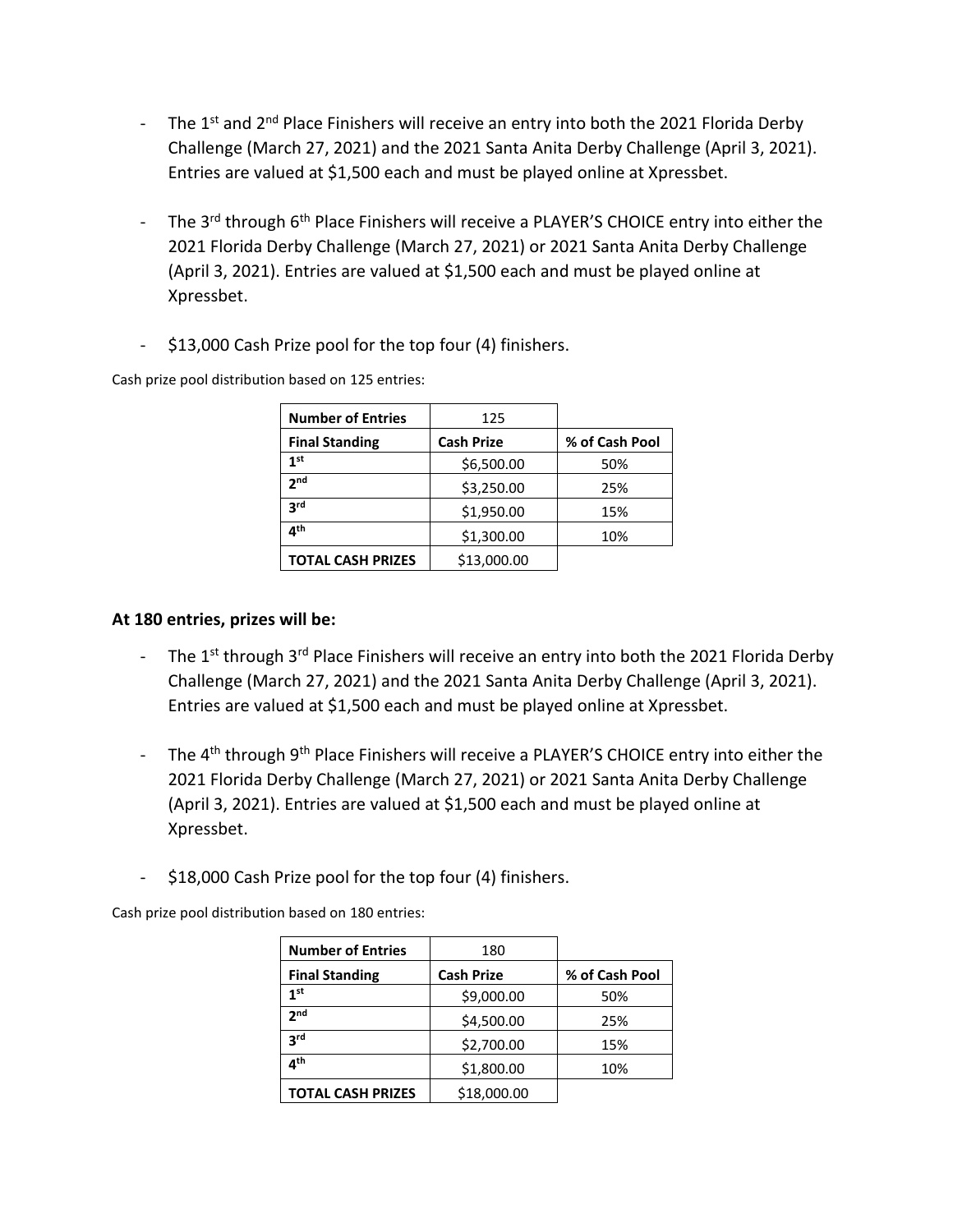## **FLORIDA DERBY CHALLENGE & SANTA ANITA DERBY CHALLENGE ENTRIES:**

The prize entries into the Florida Derby Challenge (March 27, 2021) and Santa Anita Derby Challenge (April 3, 2021) will be valid for the tournaments on the listed days only. The player(s) that win an entry into either tournament will compete in that tournament online at xpressbet.com. Florida Derby Challenge and Santa Anita Derby Challenge entries are valued at \$1,500 each.

**Dual Qualified for the Florida Derby Challenge or Santa Anita Derby Challenge:** A player that already has two (2) entries into either the 2021 Florida Derby Challenge or 2021 Santa Anita Derby Challenge prior to the start of this contest can accept a entry prize if, and only if, they have a contest entry finish in a placing that earns an entry. However, per the Florida Derby Challenge and Santa Anita Derby Challenge rules, a player may only compete in either tournament a maximum of two (2) times. As a result, any number of entries won over the permitted two (2), are required to be transferred, or sold, to another player by notifying contest officials prior to the start of that tournament.

**Winning Multiple Florida Derby Challenge or Santa Anita Derby Challenge Entries**: A player may win up to two (2) 2021 Florida Derby Challenge or Santa Anita Derby Challenge entries in this contest. In order to win up to two (2) entries into either tournament in this contest, a player would need to have two (2) entries in this contest that finish in the final standings where both entries qualify to earn an entry prize, and a 2021 Florida Derby Challenge or Santa Anita Derby Challenge entry is available at the time of each entry's respective prize selection.

**Florida Derby Challenge or Santa Anita Derby Challenge Cancelation:** In the event that the 2021 Florida Derby Challenge (March 27, 2021) and/or 2021 Santa Anita Derby Challenge (April 3, 2021) is not contested on the tournament date due to a cancelation of racing or any other management decision, the winner of an entry will receive \$1,500 in Xpressbet Tournament Credits that can be applied to any other buy-in tournament(s) offered by Xpressbet during the 2021 calendar year. A full list of upcoming tournaments can be found at [https://www.xpressbet.com/tournaments/.](https://www.xpressbet.com/tournaments/)

### **5. PLAYER BANKROLL:**

Upon completion of registration, the \$500 Buy-In will be deducted from the player's Xpressbet account. A Contest account will be created and \$300 will be deposited into the player's Contest account. All contest wagers must be placed from the Contest account.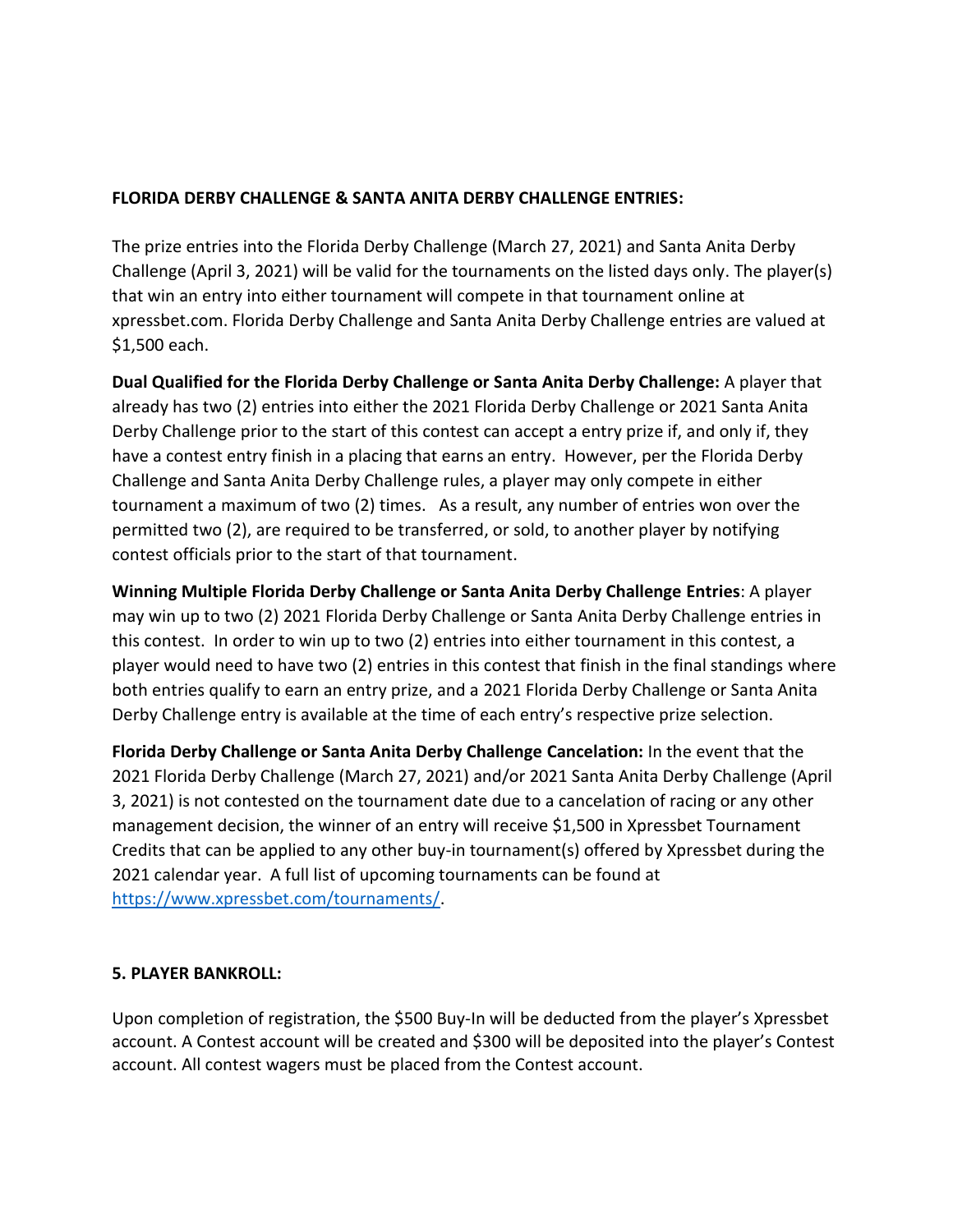## **6. PLACING WAGERS:**

On the day of the contest, after completing registration, the player must log in to their Xpressbet account. During login, the player will be prompted to select their Main Xpressbet Account or their Contest account. The Contest wagers must be placed through the Contest account.

# **7. ADVANCE WAGERING**

Advance wagering will not be permitted unless prior approval has been obtained by a contest official. Wagers for each race must be placed after the prior race has been declared official. This rule is designed to maintain an accurate leaderboard.

If a player needs to advance wager for any reason, a player must contact a contest official. The contest official will decide if an advance wager will affect the integrity of the leaderboard. All decisions are final and penalties for violating this rule will be at the sole discretion of contest officials.

# **8. CASHING OUT**

Players competing online will not be able to cash out their account balances until after the results of the final live contest race on Saturday, March 13, 2021 become official. After the contest is official, any remaining balance from the Contest account will be transferred back to the player's primary Xpressbet account.

# **9. IRS WITHHOLDING:**

Per the tax rules by the U.S. Treasury Department and the Internal Revenue Service.

# **10. SCRATCHES**

If a horse is scratched after a wager is placed, it is the player's responsibility to change his/her selection prior to the start of the race in order to meet contest parameters. If a late scratch occurs or a horse is declared a 'non-starter' and post time prevents the selection of an alternate horse or bet cancellation, the contestant will not be disqualified for failure to bet the minimum amount and any live tickets bet will be in play.

### **11. CONTEST STANDINGS:**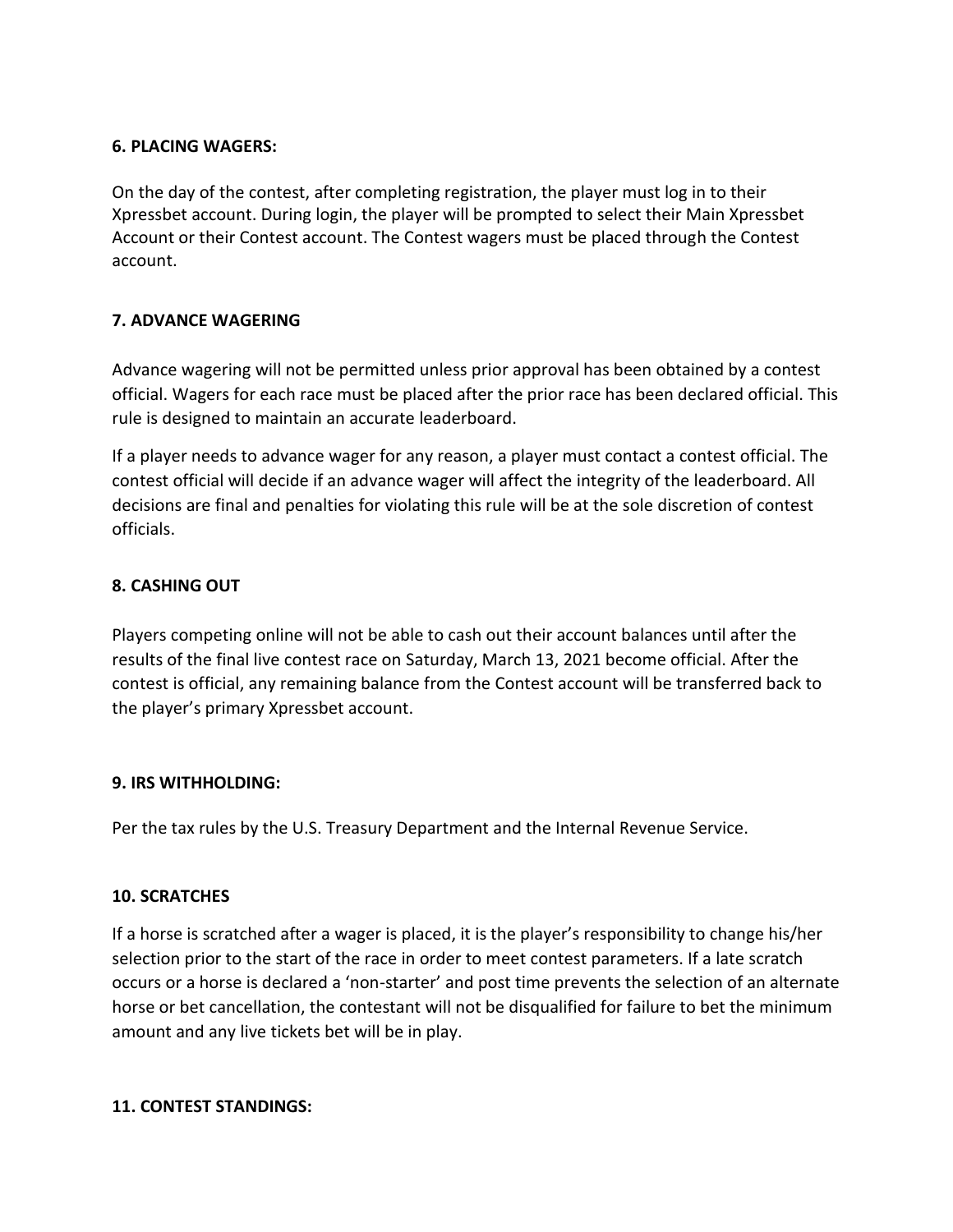Contest standings will be based off of each player's bankroll on their official contest entry. Standings will rank all bankrolls based off of dollar value from largest to smallest, with first place being the largest bankroll and last place being the smallest bankroll.

Current standings will be posted after every race, or as soon as the information is available. Standings will be posted at xpressbet.com.

# **12. TIES**

In a result of a tie between any of the finishing positions, the following will be done with regard to prize distribution:

# *For Entry Prizes:*

If the tie occurs in a place in the standings that will earn an entry prize, the player with the largest dollar amount in total wagers will be declared the winner of the tie and awarded the higher placing in the final official standings, resulting in that player having the first choice (among the tied players) of one (1) prize entry. For example, if two players tie for third place and player #1 has wagered a total of \$3,000 ending with a bankroll of \$8,000 and player #2 has wagered a total of \$4,000 finishing with a bankroll of \$8,000 (based on wagering his/her winnings as well as original bankroll), Player #2 will receive the higher placing and will be able to choose a prize entry before Player #1.

If both players wagered the same amount and finished with the same final bankroll, the player with the highest single race profit will be awarded the higher placing in the final official standings. In the event both players wagered the same amount, finished with the same bankroll, and tied with the largest single race profit, the higher placing will be decided by whoever registered for the contest first.

# *For Cash Prizes:*

If the tie occurs in a place in the standings that will earn a cash prize, then the cash prizes for that tied placing and the subsequent placing will be combined and split evenly among the tied players. For example, if two players finish tied for third place in the final standings, then the cash prize for third place and the cash prize for fourth place will be combined together and then split evenly among the players tied for third place.

### **13. INELIGIBILITY**

The following are ineligible to participate in this contest: Employees of Xpressbet, Santa Anita Park, Gulfstream Park and AmTote.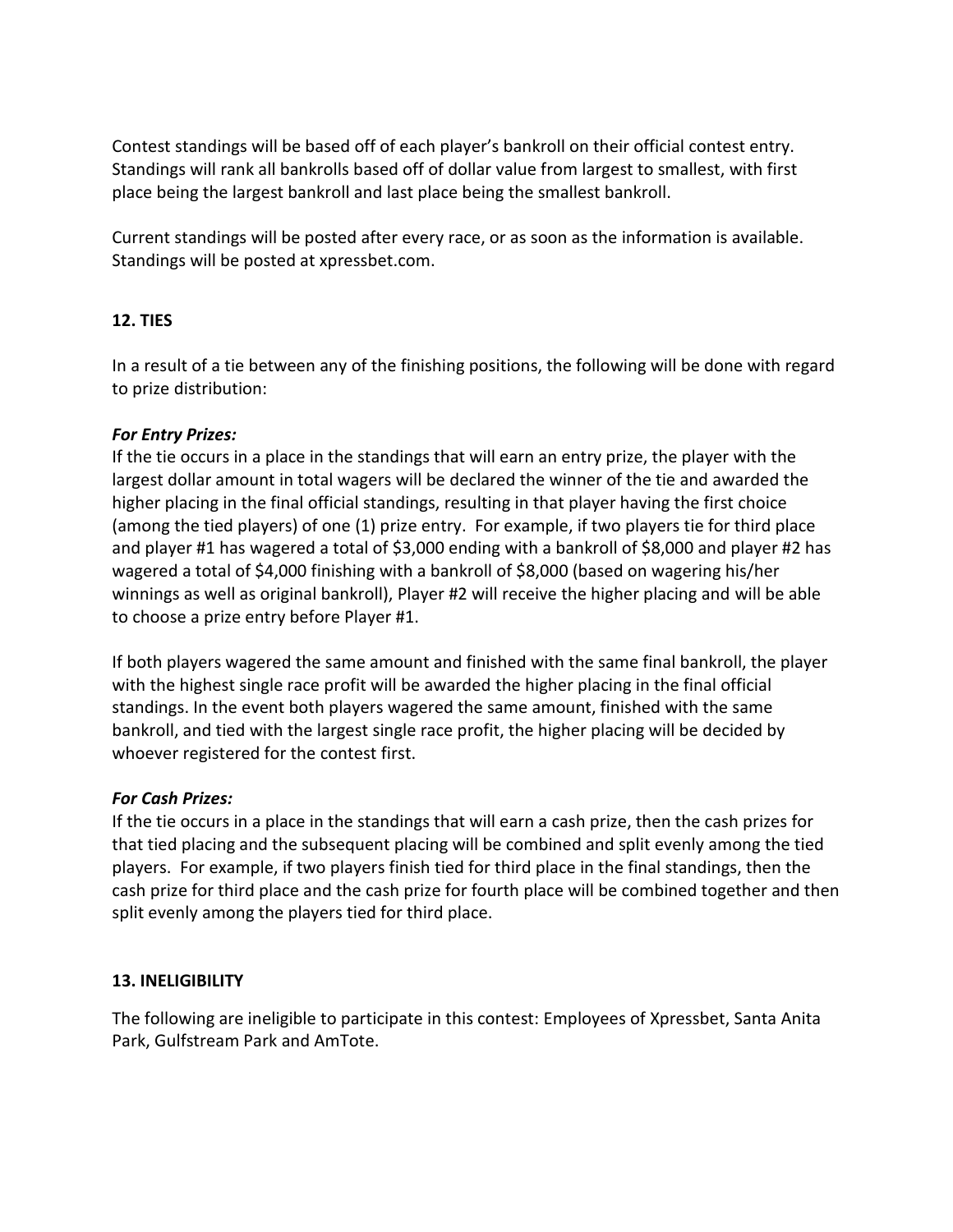# **14. HORSE OWNERSHIP & WAGERING ON A COMPETING HORSE:**

If a player has an ownership or other interest in any horses running in any of the contest races, or holds a pari-mutuel license in any jurisdiction, then all involvements and licenses must be fully disclosed to contest officials prior to the start of the contest. Failure to disclose any ownership interest or license can result in disqualification. Trainers, owners or any other player with another interest can bet that race, but must bet their horse to WIN in a WPS pool wager or "ON TOP ONLY" when wager in the Exacta or Trifecta pool, assuming those bet types are eligible in the contest.

# **15. TAXES:**

Liability for any and all federal, state, and local taxes is solely the responsibility of prize winners.

# **16. AFFIDAVITS**

Affidavits confirming compliance of all the rules of this contest will be required of all participants. All prize winners acknowledge that if they enter this contest under a fraudulent name and/or Social Security number, they will be immediately disqualified from this and all future contests held by The Stronach Group. Positive identification is required of contestants and prize winners. Positive identification is a driver's license with a picture and same address and birth date used on the entry forms, and/or other forms of identification as deemed adequate by contest officials. Contestants also consent to the use of their names, pictures and video images to be used by The Stronach Group without compensation.

# **17. JUDGING AND DISPUTES:**

The management of Xpressbet reserve the right to interpret all questions and conditions in regard to this event, without claim for damages or recourse of any kind. All decisions made by contest officials will be final and all questions and definitions not covered explicitly in these rules shall be interpreted by contest officials. Xpressbet reserves the right to amend these rules at any time.

If for any reason there is a cancellation in racing on March 13, 2021, the contest will be based on the races completed during the event. If the cancellation takes place prior to the first race, the contest will be canceled and all entry fees will be refunded. Contest officials will make an announcement and all decisions are final.

Anyone found to have engaged in or attempted to engage in any act that contest officials believe in their sole and absolute discretion compromises or could compromise the competitive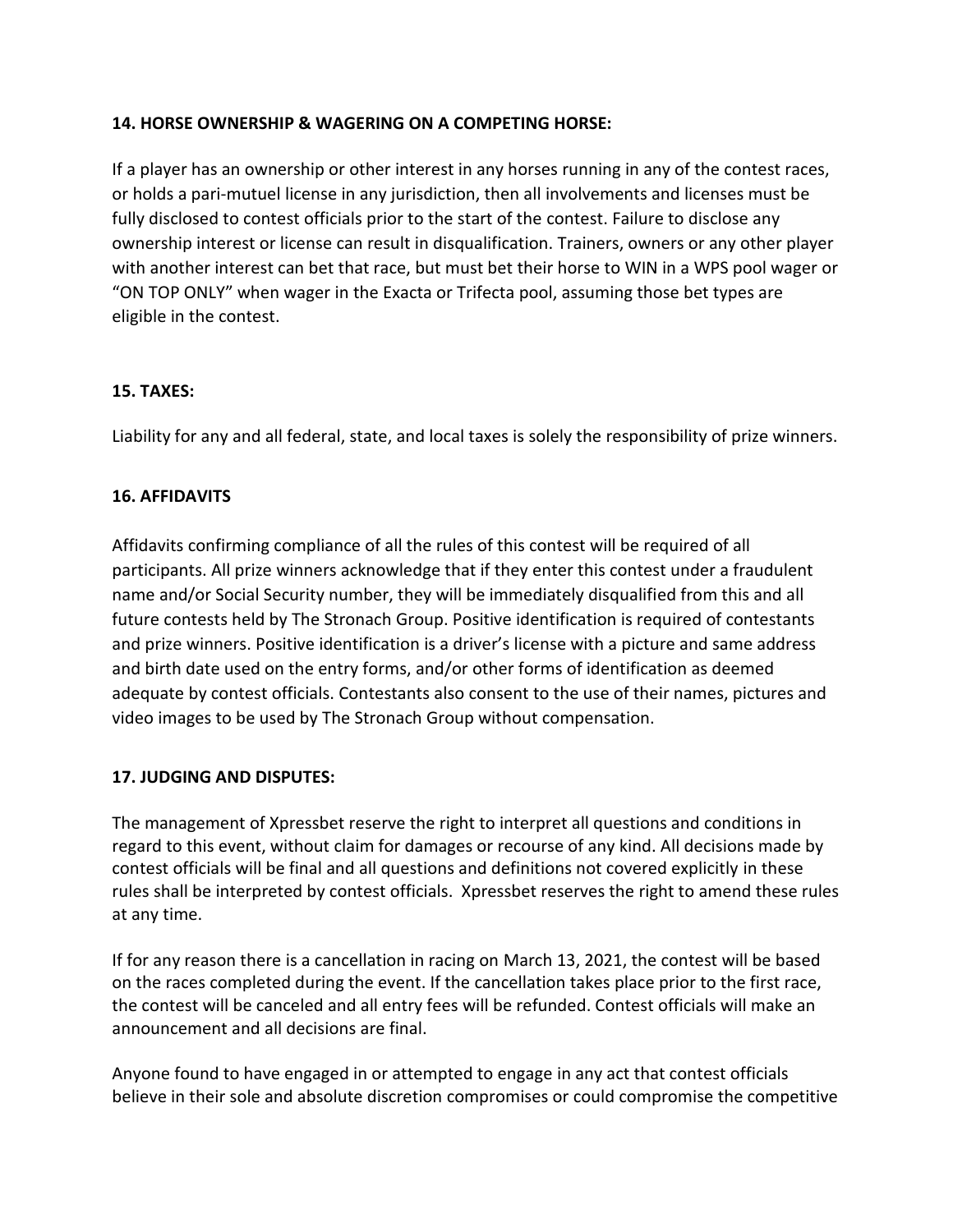integrity of this contest, including collusion, will be subject to sanctions imposed by The Stronach Group management. The nature and extent of the sanctions imposed shall be in the sole and absolute discretion of The Stronach Group management and may include, but shall not be limited to, the following:

- Forfeiture of prize money
- Disqualification from the contest
- Loss of privilege to participate in future Stronach Group handicapping contests

## **18. RELEASE OF LIABILITY; DISCLAIMER OF WARRANTY; FORUM SELECTION CLAUSE.**

This Contest is subject to all applicable federal, state, and local laws. By participating in this Contest, Entrants and winners agree to indemnify, release and hold harmless Sponsor, affiliates, parent corporation, officers, and directors (the "Released Parties") from any and all liability, for loss, harm, damage, injury, cost or expense whatsoever, including without limitation, tax liabilities, property damage, personal injury (including emotional distress), and/or death caused, directly or indirectly, from the awarding, acceptance, possession, use, misuse, loss or misdirection of any prize or resulting from participating in this Contest or any promotion or prize-related activities, and for any claims or causes of action based on publicity rights, defamation or invasion of privacy. The Released Parties assume no responsibility for any injury or damage to Entrants or to any other person's computer, regardless of how caused, relating to or resulting from entering or downloading materials or software in connection with this Contest. Entrants and winners acknowledge that the Released Parties have neither made nor are in any manner responsible or liable for any warranty, representations or guarantees, express or implied, in fact or in law, relative to any prize, including, but not limited to, express warranties provided by the manufacturer of the goods or their affiliates. THIS CONTEST IS GOVERNED BY THE LAWS OF THE UNITED STATES AND THE STATE OF OREGON WITHOUT RESPECT TO ITS CONFLICT OF LAW DOCTRINES. Entrant agrees that, by entering the Contest, (i) any and all disputes, claims, and causes of action arising out of or in connection with this Contest, or any prize awarded, shall be resolved individually without resort to any form of class action, and exclusively before a state or federal court located in (County & State) and having jurisdiction; (ii) any claims, judgments and awards shall be limited to actual out-of-pocket costs incurred, including costs associated with entering the Contest, but in no event attorney's or experts' fees; and (iii) under no circumstances will any Entrant be permitted to obtain any award for, and Entrant hereby waives all rights to claim, punitive, incidental or consequential damages, including reasonable attorneys' fees, and any and all rights to have damages multiplied or otherwise increased and any other damages, other than damages for actual outof-pocket expenses. Only the number of prizes stated in these Official Rules is available to be won in the Contest. If, by reason of a print or other error, more prizes are claimed than the the winner selection method described above from among all eligible claimants making purportedly valid claims to award the advertised number of prizes available. SPONSOR SHALL HAVE NO